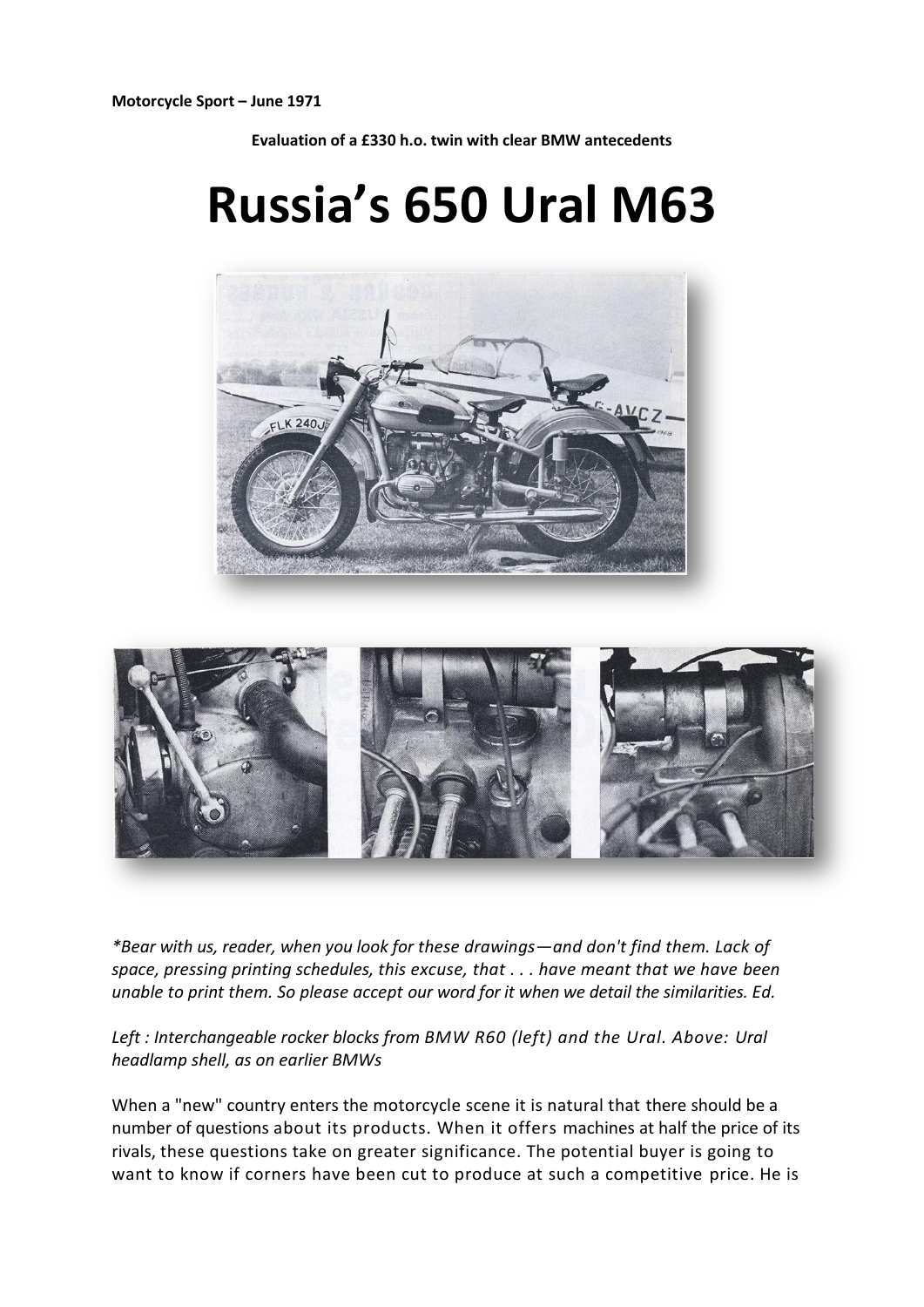

## **WELLS MOTORCYCLES** SOLE CONCESSIONAIRES FOR ALL  $\star$  RUSSIAN MOTORCYCLES  $\star$ M.63 MARS 650cc £329

| LONDON, E.12. Phone 01-478 1342 |      |
|---------------------------------|------|
| 939 ROMFORD ROAD, MANOR PARK    |      |
| S.A.E. for details.             |      |
| RIGA 4 50cc Moped               | £69  |
| S.H.55 50cc Motorcycle          | £79  |
| <b>MINSK SATURN 125cc</b>       | £125 |
| <b>VOSKHOD ORION 174cc</b>      | £159 |
| 1.ZH JUPITER 348cc              | £199 |

going to want to know if spares will be available, how much they will cost and who will be able to do repairs for him. He is also going to ask how good is the machine. In the case of the Ural, riders are also going to ask if its resemblance to the older BMWs is more than skin deep. The machine poses enough questions for a writer to keep going all night. Some we have answered, we think, about others we are not so sure. First, let us look at what is perhaps the most intriguing point of all. The Ural's uncanny resemblance to the BMW. Coincidence? Far from it.

Little is known of the Russian motorcycle industry but it is not unreasonable to think, concerning the machines now available in Britain, that, lacking the experience to design quickly "straight off the board", they examined the established products of other nations and decided to make replicas of the best of them. From the design used here we would say that the period in question was the

early 1950s. The Russians did not confine their efforts to the flat-twin concept, though, for currently on view in this country are a 50 c.c. moped that just *has* to be a close relative of the NSU Quickly, a 125 copy of the Bantam (which was a copy of the DKW—take your pick which one the Russians used), and 175 and 350 derivations of older Jawa/CZs.

Let us look a little more closely at the ancestry of the Ural. It doesn't need much imagination to place it as a close relative of the pre-Earles-fork BMW; but to look to the R67 for help is not the answer not in the engine room at least. It goes back further than that. Right back to the 1930s when BMW made the model R66, which was a 600 c.c. overhead-valve. Our research has shown the Ural engine to be very close indeed in construction to the R66. Unfortunately we were unable to find an engine drawing of the R66 in the time available but we have reproduced here drawings of the R71, a 750 side-valve version of the same marque.\*

Study the two engine drawings and note the similarities. Crankcases are identical except that the front timing cover on the Ural is cut short; a logical step for it was wasted space on the R66. Note how the sump covers have the same kink in the left-hand side to clear the oil pump. Note, also, how both oil pumps pass through the left side of the crankcase, appearing at the top by the dynamo. Both are identical in construction, both use the same large nut for fixing to the top of the crankcase. The oil pump is in a separate drawing for the Ural and in place on the BMW. Note how the rear main bearing and housing are removable from the rear of the engine on both machines. The R66 was one of the last BMWs to use this method. Turning our attention to the crankshaft . . . see how both use oilthrower plates for lubrication of the big-end eye and have the crankshaft pinion mounted on the front. It needs a little mind-juggling to sort out all these items on the drawings for, unfortunately, the two factories never co-operated when doing the drawings and the Ural has its drawings broken down into smaller units. Bearings are obviously in the same place (it would be difficult to put them anywhere else) and the flywheels seem to be very similar. Where the Ural does differ is that it uses a two-plate clutch. The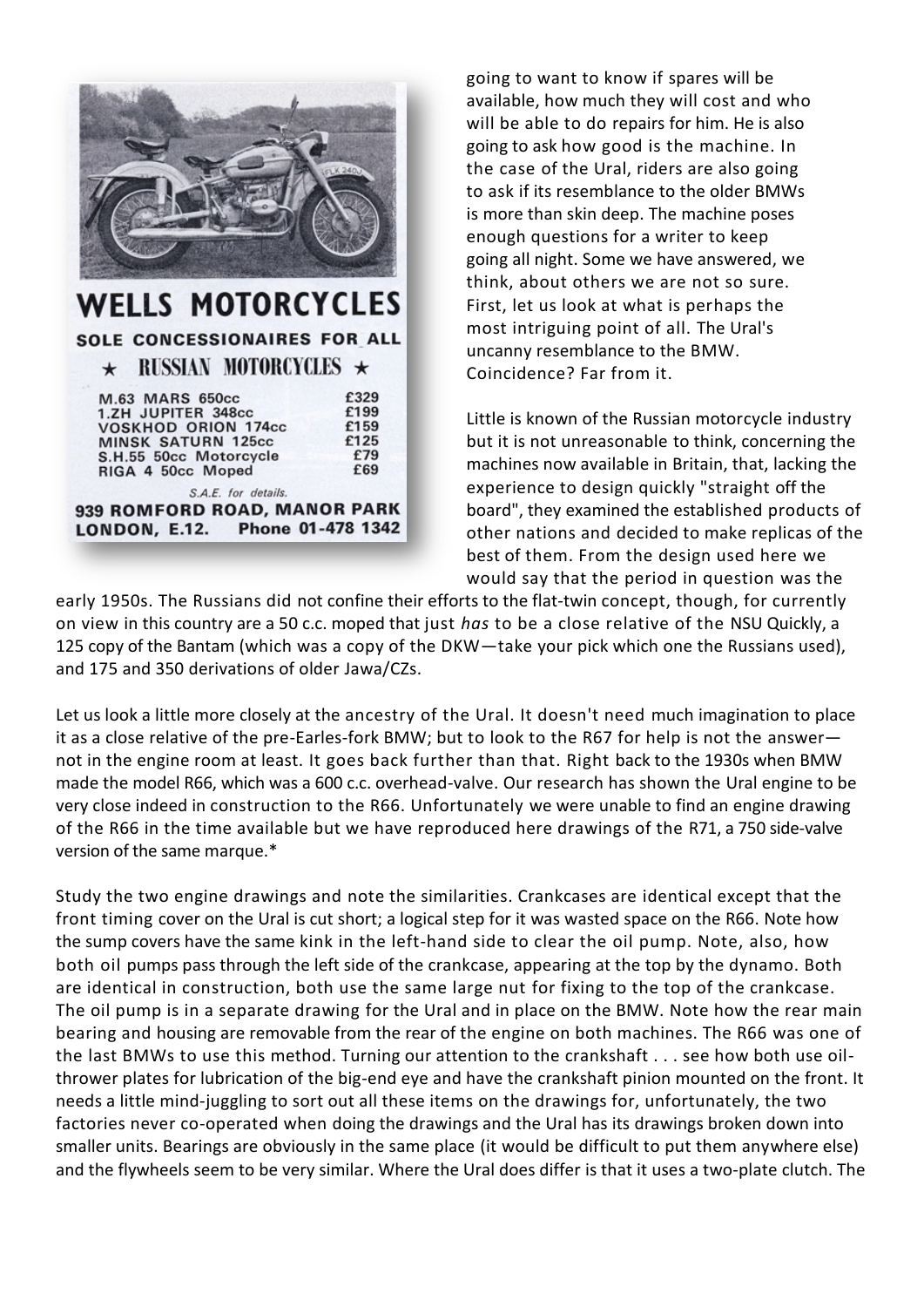clutch-operating mechanism, not shown, is virtually identical. The dynamo was mounted on top of the BMW crankcase until the late 40s hut Ural have opted for the practical but more bitty method of mounting the voltage-control regulator in an easy-to-reach box on the right side of the frame. BMW squeezed it all in the end of the dynamo. Lastly, in the crankcase area the camshaft with timing pinion on one end and oil-pump drive gear on the other are identical.

An interesting "comparison" was made just after we took delivery of the Ural. The engine was rather noisier than we would have expected and we decided to investigate the right-hand-cylinder tappets. The locknut had loosened and allowed a ¼" tappet gap to develop, unfortunately putting a kink in the push-rod. While trying (and failing) to straighten this, it was necessary to remove the rocker block. Out of curiosity we tried the same item off the BMW and it fitted exactly on the Ural and could have been used to run the Ural. This is not the only item on the two machines that is interchangeable, and BMW owners could find a cheap source of spares here if they have a mind.

The gearbox, too, is not without signs of BMW influence. It is the older three-shaft type, whereas the later BMWs had four shafts. The footchange mechanism is in a detachable housing of the *exact*  dimensions of the one used on the R66. Also retained is the unique auxiliary hand-change lever on the right side. This, too, is interchangeable. The Russians, I believe, claim that this is to assist gear-changing when towing a plough or similar! I believe them. The air filter is a very effective unit (on account of the dirt in the fields, we imagine!). It is unlike that used on the BMW but the housing it fits on is identical. The carburettors have a float chamber that is pure Bing but the body is very much different, using a square-section throttle slide and chamber. Also different are the air-filter pipes. The path they take is the same but rubber has replaced the chrome pipes on the BMW. Rubber is certainly less painful if one hits one's shins on the pipes.

Coming to the cycle parts, the frame is not R66 but that which was fitted to the later R67/R51/3 series. Study of the drawing will show that the bottom lugs that used to be on the R67 have disappeared, to enable swinging-arm suspension to be used. Earlier Urals did use the plunger rear suspension as employed on the R67 and it is easy to see how the conversion has been effected. A slight difference in the Ural's frame is that the top bracing bar does not curve upwards lo meet the steering lug, as on the BMWs, but goes straight on to join a top bracing bar that is in addition to the normal. Note the square engine bolt holes. They are exactly similar on both machines.

The only other part of the Ural that has a definite line of ancestry to BMWs are the seats. The front swing saddle is much the same to look at but relies on a rubber block to do the dirty work, rather like the swing saddle used on later BMWs. The R66 uses an adjustable spring (nine different combinations of weight and height), a system that remained in use up until 1955. The rear saddle of the Ural is undoubtedly the ugliest of its type ever designed, and was when an identical one was used on a BMW! It is a replica of the rider's saddle shape, with a large handle that digs in the driver's back all the time.

To move on to the rest of the machine. The mudguards must rate among the largest ever produced on a motorcycle. Their sheer bulk makes the Ural look a far larger machine than it really is, for its weighs only (only?) 430 Ib. At least, that is what the book says. We never had a chance to try the machine on a weighbridge but from our position it seemed a very heavy 430 Ib. The 3% gallon petrol tank has a large rubber strip around it. It seemed to serve as protection but did little to enhance the looks of the machine.

Suspension is by telescopic front fork and swinging-arm at the rear. Although the forks *could* have been BMW, equally they could have been half a dozen other makes, for it is difficult to make a pair of front forks look other than what they are. The rear suspension is fairly straightforward, with the swinging-arm pivoting above the line of the front footrests.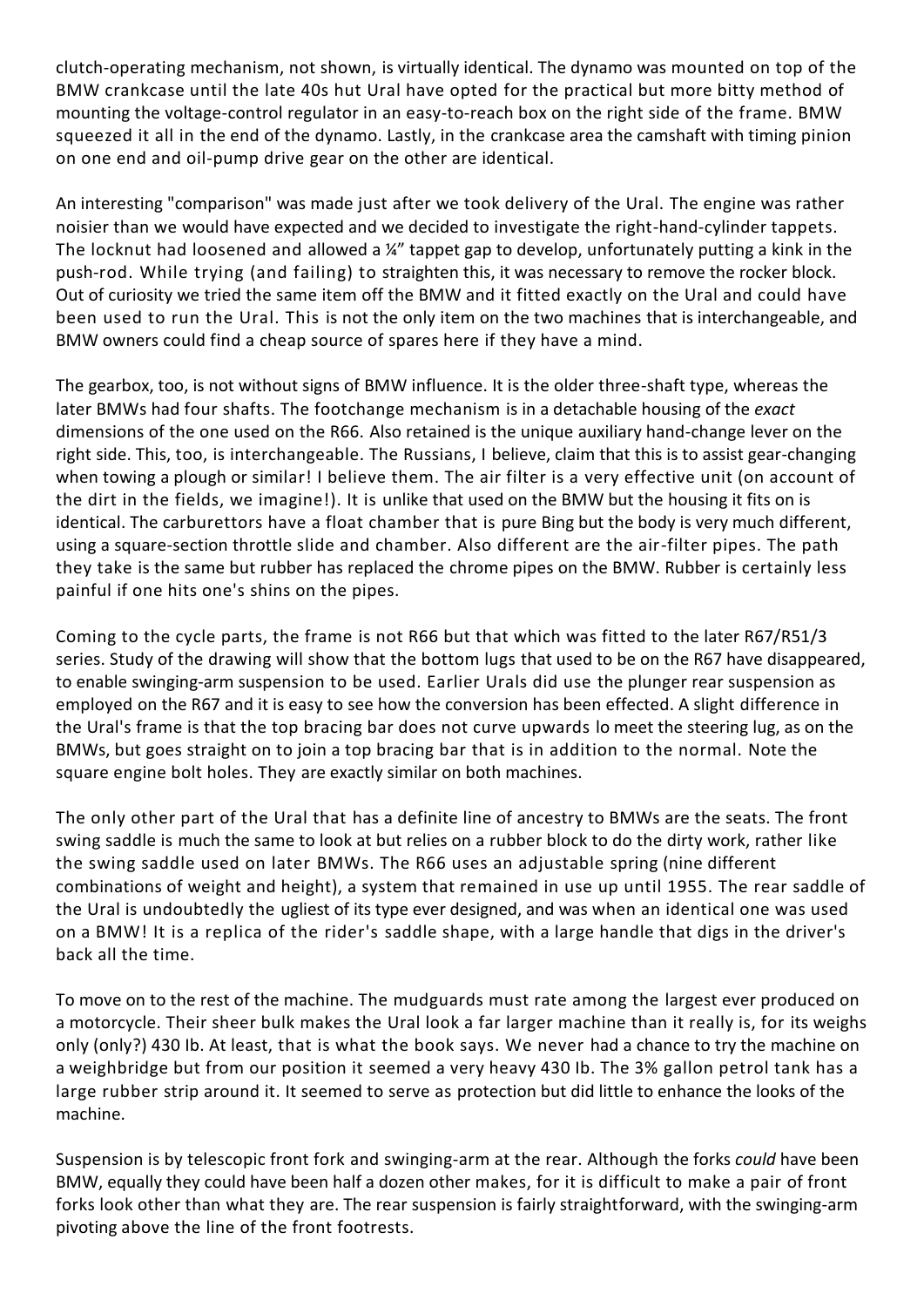Everything about the Ural is designed for efficiency and convenience, with little or no concession to looks. It is certainly one of the most robust motorcycles that we have tried, but was undoubtedly below par in its finish. Urals come into this country in two colours, turquoise blue and black. Ours was the blue, a bright, snazzy colour that certainly ensured that one could find the machine in a crowd. Unfortunately it also showed up the deficiencies in the paint job and paint was seen to be peeling or chipped in over a dozen places. As the Ural was only a few weeks old it was, perhaps, a little early to know how the chromium plating will withstand our climate. It comes into the country liberally coaled with antirust that, we gathered, is the devil of a job to remove.

It is inevitable that, coming from a country with a mind (if not a designer!) of its own, some of the sizes should seem strange to our eyes. Tyres, front and rear, are a very deep block tread, 3.75 x Win. The headlight, too, has a funny size to it, using a six volt, 32/32 bulb. The headlight shell is another item that could serve a useful purpose for BMW owners. . . .

That just about wraps up our case for plagiarism. There is no doubt at all in our minds that the Ural is a dead copy of a BMW. The question is, does it matter? Others have tried before and failed (e.g., Marusho, nee Lilac) but with the sort of market the Russians have available I do not think that will happen in this case. The designs the Russians decided to use are all from machines that have become extinct. What they have done is to offer people the opportunity to buy a rugged, robust and, it is hoped, reliable machine at a price they can afford. What they have not offered is a rival for the up-to-date, super-tuned (and often impractical) fast bike of today. Nor do they pretend to. They surmise that there are considerable numbers of riders around who have no interest in owning an increasingly complex, socalled superbike—who wish to buy an underpowered motorcycle simply because it is underpowered, and consequently, more reliable.

Looking at the Ural is not the best way to enjoy it. It is one of the least handsome motorcycles on the market today but its sheer ugliness becomes an attraction because it is so obviously a functional machine designed to be ridden and not looked at. The longer one rode the machine the less irritating its strange blend of lines became, and the more one began to appreciate its undoubted virtues.

Many who sit astride the Ural will hardly get off to a good start for they will find that the seat height of 33in stretches even average legs somewhat. It is an aspect of the Ural that is giving the importers some concern, too, for I understand that they intend to import some dual seats from Italy which will not only bring terra firma within footing distance but tidy the line up a little too. That is in the future, though. The Ural we tested had no such advantage and we were faced with the slightly unhappy situation of being able to put only one foot or the other on the ground. And even that not firmly, but by stretching a little. If we think we had problems, what about the pillion passenger? The height of the pillion saddle is a whopping 36in. It left my wife pleading to be put down every time she wished to dismount and had also the effect of subjecting the passenger to the full force of the wind, as even the tiniest girl will tower over the driver's head. It became debatable whether my wife would succumb first to either exposure or altitude.

The first impression upon sitting on the Ural with the engine running is that one has been placed aboard one of those massive WD 750 c.c. side-valve Indians that abounded after the war. It was an impression that was constantly to reoccur to me as I drove the Ural. In other terms the machine did not really look like a BMW, at least not the turquoise one we had. If comparisons must be drawn then it would be better perhaps to think of the Zundapp "Green Elephant". To hear it running, though, soon convinced one of its parentage. Have you ever heard a pre-1940 BMW running? That is exactly how the Ural sounded. A subdued whoofle from the exhaust but, by today's BMW standards, quite a clatter from the engine. Not as much as, say, from the average vertical twin, but enough to be heard. It was not an unpleasant clatter and who wants a machine as quiet as a modern BMW anyway? One only worries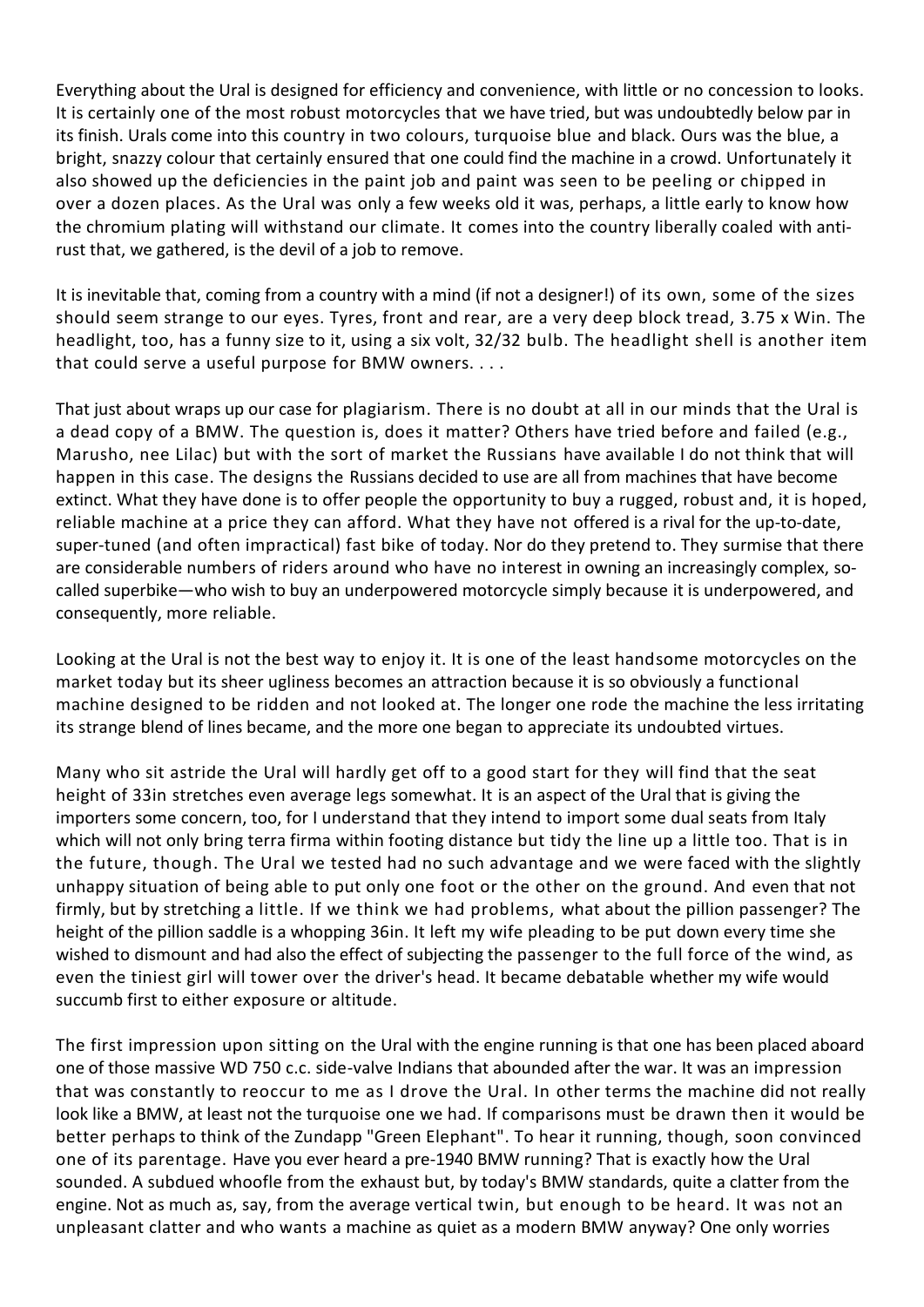because one cannot hear those contact-breakers crashing together.

Starting the big twin was by the method employed on most flat-twin shaft-driven motors, by transverse kickstarter. The one on the Ural terminates rather loo close to the frame for starting from astride the machine to be easy or comfortable. There was quite a vicious kickback, suggesting that perhaps the ignition timing was a little out. It certainly ought not to be contrary with a compression ratio of only 6.2 to 1. An air control is built into the left-hand air pipe but was not needed during the test. All that was necessary was medium flooding and a confident kick.

Ready to drive away for the first lime, I found the impression of the Indian very strong . . . the large, very large, handlebars, deep rumble of the engine. . . . Easing the Ural silently into gear by the heel and toe gearchange I was in for the first of a number of shocks. The clutch was at least as good as that on a BMW and was so light and smooth as to be a joy to use. Naturally I had heard all about the Ural's lack of power and was prepared for, as the road testers say, a leisurely getaway. Obviously a large handful of throttle was needed and I let the clutch out and took off like a scalded cat. My face must have registered surprise, delight and then panic as a corner approached and I went to slow down. Heavy braking just about got me round in one piece but it was a close thing! We had been warned that the front brake on our model had been damaged in transit and was below par. So it was, but it is clear that even when in good order the front brake leaves something lo be desired. Our brake then, below par, left even more to be desired. We have not had an opportunity to analyse the reasons for the brake's lack of power but it has been suggested that hard linings are the trouble. If this is so the cure is simple and ought to be applied quickly.

To return to the initial acceleration that so surprised us. The Ural is a detuned touring machine, designed and sold as such, yet it had an out of character acceleration. Why? The clue came at 60 m.p.h. The Ural was revving hard at this speed, and that did not seem quite right. Returning to the garage a rough count was made of wheel revolutions to drive-shaft revolutions. So that was it, a ratio of approximately 4.25 to 1 was calculated. Sidecar gearing. Using the only guide we had, a BMW solo ratio would be round about 3 to 1 and sidecar about 4 to 1. The Ural, with its 650 c.c. engine, would obviously be happy with a much higher (i.e. lower ratio) rear drive but it is primarily a sidecar machine in Russia and is offered with only the sidecar gearing.

There are swings and roundabouts in this matter of sidecar gearing. It means that an improved rate of acceleration is available, that the machine will pull happily in top gear from a low speed; but the price one pays is worsened fuel consumption (we could not get better than 58 m.p.g. driving gently, and less than 50 m.p.g. driving hard) and possibly increased engine wear because the engine is revving higher than it might for any given road speed. Also, of course, the danger of over-revving is increased. On our model the valves would float al 50 m.p.h. in second and 65 m.p.h. in third. Top speed was just over 80 m.p.h. One imagines that this could be improved by solo gearing but all-out speed, to buyers of the Ural, is the one thing that they will not be concerned with. One interesting benefit from the sidecar gearing is that the machine will pull away from a standing start in top gear effortlessly. At 5 m.p.h. in top it was near to the proverbial "firing every oilier lamp post".

A road-tester can sit down and write-pages of technical analysis and reasons why he likes or dislikes a particular machine but, ultimately, only one thing counts. What is the machine like to-ride? I had half expected to find that in copying the BMW so closely the Russians might have missed out on that magic ingredient, character. Not a bit of it. This machine was as pleasant and smooth to ride as it is possible to have. The engine has no unacceptable vibration periods and will cruise along happily for hours at 55- 60 m.p.h. At this speed it sounded a little busy maybe, but *so* smooth.

The gear-change is, if anything, slightly quicker than the BMW's but there is still the engine-speed clutch, of course, and BMW technique is needed to achieve a quiet change. Unlike the BMW, the Ural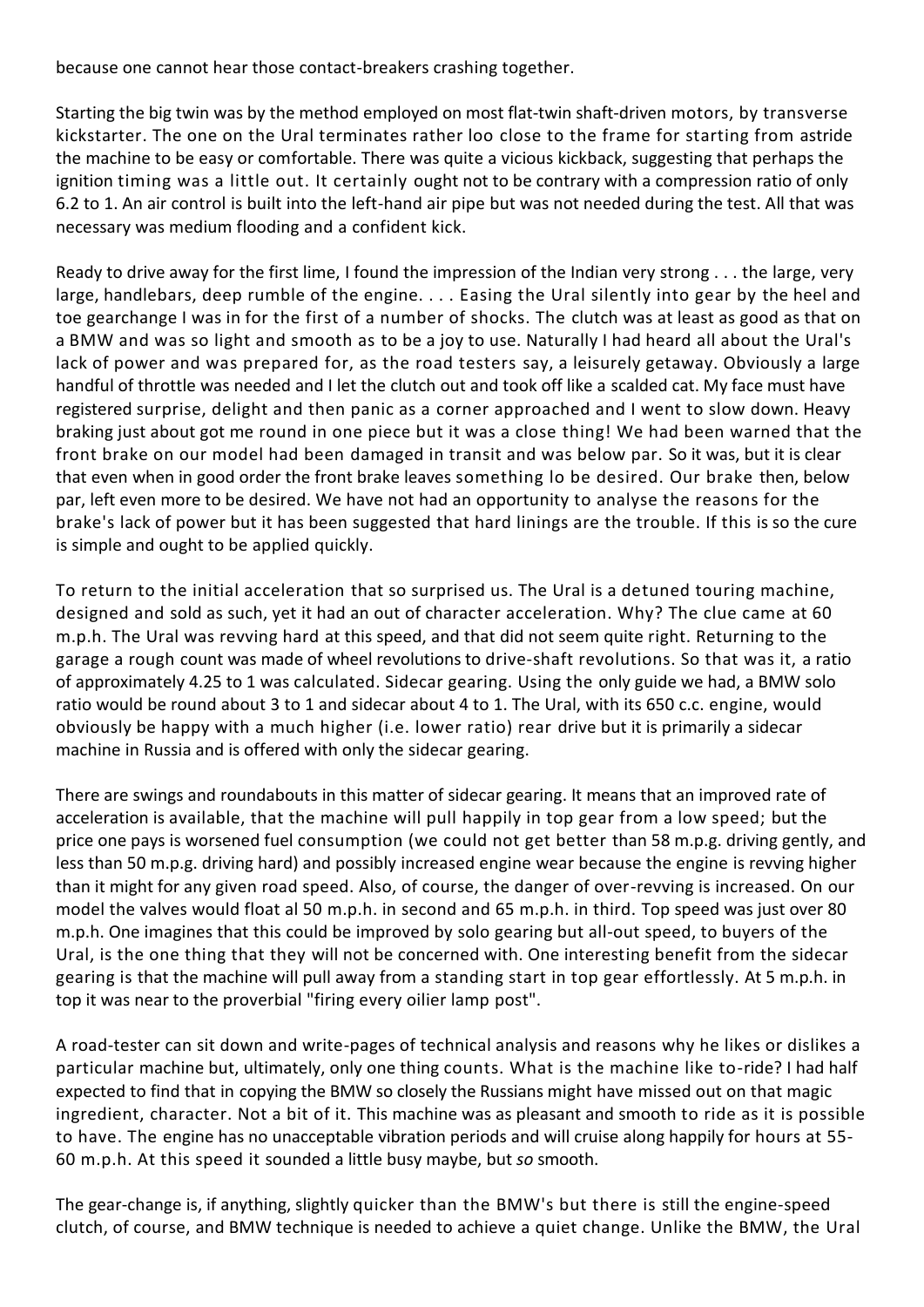would not play ball unless the clutch was used. The heel-and-toe gear-change lever was a mixed blessing for, although it has undoubted advantages in protecting a rider's shoes, the heel part needed, for me, an awkward twist of the ankle and I soon resorted to using my toe for all changes. This was not without its problems for the lever is flat metal, brake-pedal style and soon began to attack the leather on my shoes. There will, on balance, be more Ural owners buying BMW gear-change levers than the other way round.

Handling of the Ural is *acceptable* rather than race bred. It is not intended that the bike should be pushed too hard, and within limits it is quite happy. The high riding position and well-sprung seat tended to leave the rider floating along quite happily but the suspension played little part in this comfort. Following riders could see no movement in the rear units at all, although they were on the softest setting, and much the same applied to the telescopic front forks. The combination of hard suspension and high riding position suggested that the Ural was designed for much larger men than myself but, overall, I had no complaints about general handling and comfort. At the end of a 100-mile ride, though, the saddle, having had little help from the suspension, was beginning to make itself felt.

Once one became used to the Ural needing to be driven into bends it was possible to motor it smartly although one had to work quite hard to maintain rapid progress. Some will find that leaning the bike into the corner while swaying the reverse way oneself will pay dividends but I have ridden enough miles on older style (i.e., plunger) BMWs to know that it is not as dangerous as it feels when well cranked over. It couldn't be! The same applied to the Ural. To ride it quickly is really a matter of mind over matter. I enjoyed it. My wife, perched precariously on the saddle, tended to grip her own private handle a little tighter though.

The electrics on the Ural are apparently, well made with the six volt 60 w dynamo providing ample power for the 32/32 w headlight. The headlight beam was not quite as good as most presentday 12 volt systems. It would be surprising if it were. It was quite adequate for the type of driving for which the Ural is intended. Ignition is by coil with the coil inside the front timing case. The rest of the ignition equipment is carried in this case also, which makes a very waterproof home.

The Ural performed admirably during the short time we had it at *Motorcycle Sport.* It is one of those machines whose character remains hidden until the rider really starts to look for it. The engine was not as oil-tight as one would expect from a BMW, which is, perhaps, an indication that with the best will in the world, the basic engineering standards of the BMW are not something one can copy on the cheap. Is it fair to *expect* the Ural to be as good as a BMW? I think not. It sells at £329, far and away the cheapest large-capacity machine on the market in this country today; indeed, it is less than half the cost of many.

One would have to be very naive' to expect to get the same quality for £329 as for over £1,000 even allowing for what is possibly an unreal price due to USSR government subsidy. The question we had to ask was "Is the Ural at this price the best value-for-money machine around today?" Criticize the finish and people will say "What do you expect for the price?". It just about sums up the attitude to the Ural. It is a rugged, unsophisticated workhorse that should give many years of solid, unexciting service. Its biggest drawback undoubtedly is its poor finish but it has the advantage of using a very sound basic design. The conclusion one draws from all this is that if the prospective buyer is prepared to accept the mediocre finish and brakes, hard suspension and sidecar gearing he will find considerable advantages, too. It is smooth, comfortable and will be cheap to repair should much go wrong. On the face of it we don't think much will go wrong and would think that many riders will find the Ural good value for money.